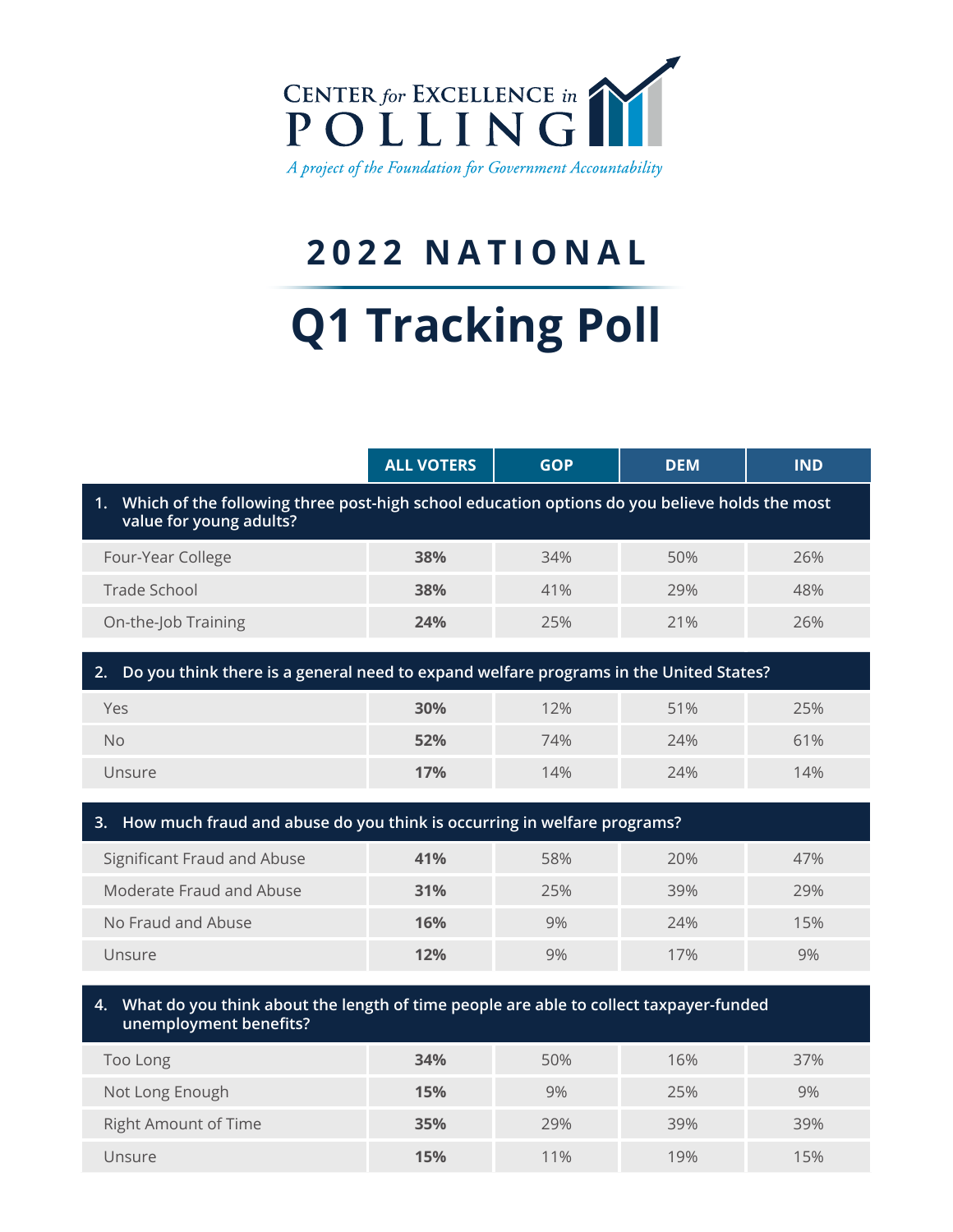|                                                                                              | <b>ALL VOTERS</b> | <b>GOP</b> | <b>DEM</b> | <b>IND</b> |  |
|----------------------------------------------------------------------------------------------|-------------------|------------|------------|------------|--|
| 5. Should legislative power be more concentrated at the state level or at the federal level? |                   |            |            |            |  |
| State Level                                                                                  | 48%               | 73%        | 21%        | 53%        |  |
| Federal Level                                                                                | <b>35%</b>        | 16%        | 61%        | 24%        |  |
| Unsure                                                                                       | 17%               | 11%        | 18%        | 23%        |  |
|                                                                                              |                   |            |            |            |  |

| 6. Do you approve or disapprove of the job your state's legislature is doing? |     |     |     |     |  |
|-------------------------------------------------------------------------------|-----|-----|-----|-----|--|
| Approve                                                                       | 35% | 42% | 79% | 34% |  |
| Disapprove                                                                    | 47% | 39% | 55% | 46% |  |
| Unsure                                                                        | 18% | 19% | 16% | 20% |  |

| 7. Do you approve or disapprove of the job the U.S. House of Representatives is doing? |     |     |     |     |  |  |
|----------------------------------------------------------------------------------------|-----|-----|-----|-----|--|--|
| Approve                                                                                | 28% | 12% | 52% | 16% |  |  |
| Disapprove                                                                             | 55% | 73% | 33% | 61% |  |  |
| 17%<br>22%<br>14%<br>15%<br>Unsure                                                     |     |     |     |     |  |  |

| 8. Do you approve or disapprove of the job the U.S. Senate is doing? |     |     |     |     |  |  |
|----------------------------------------------------------------------|-----|-----|-----|-----|--|--|
| Approve                                                              | 19% | 22% | 25% | 9%  |  |  |
| Disapprove                                                           | 63% | 67% | 58% | 66% |  |  |
| 17%<br>12%<br>17%<br>25%<br>Unsure                                   |     |     |     |     |  |  |

|  |  |  |  | 9. Do you approve or disapprove of the job Joe Biden is doing as President of the United States? |
|--|--|--|--|--------------------------------------------------------------------------------------------------|
|--|--|--|--|--------------------------------------------------------------------------------------------------|

| Approve    | 47% | 11% | 89% | 37% |
|------------|-----|-----|-----|-----|
| Disapprove | 48% | 87% | 5%  | 57% |
| Unsure     | 5%  | 2%  | 6%  | 6%  |

#### **10. If the 2022 general election for the U.S. House of Representatives was held today, for whom would you vote?**

| Republican Nominee | 43% | 86% | 5%  | 39% |
|--------------------|-----|-----|-----|-----|
| Democratic Nominee | 42% | 6%  | 88% | 26% |
| Unsure             | 15% | 8%  | 7%  | 34% |

### **11. In the 2024 Presidential primary election, do you plan to vote in the Republican primary or the Democratic primary?** Republican Primary **45%** 95% 5% 35% Democratic Primary **39%** 3% 93% 14% Unsure **17%** 3% 2% 51%